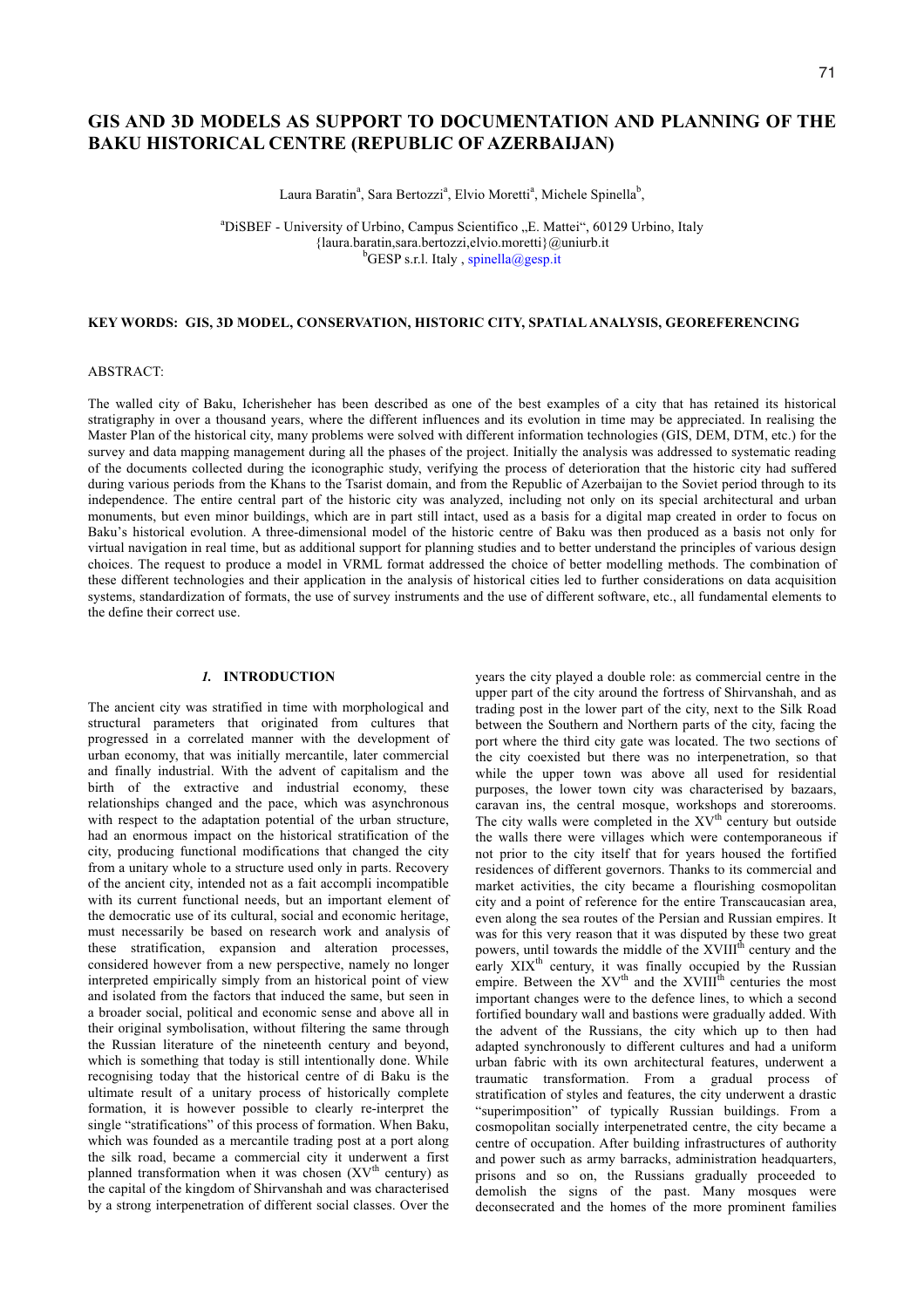destroyed. The identity of the city itself was denied. After building a new city on the exterior, presumably where the fortress of the last Khan stood, the Russians proceeded to disintegrate the historical urban fabric by demolishing many defence features (walls and bastions). Even the dock facing the historical city was replaced by a linear port that extended along the coast. On this new clearing a curtain of new commercial buildings was raised to hide the city itself. In 2002 the city was listed as a UNESCO World Heritage site to support conservation and protection processes, above all because degradation and destruction of monuments and buildings of the traditional and historical fabric had significantly compromised its architectural integrity, in particular after the earthquake in 2000. Only from 2000 to 2009, after the UNESCO listing, was it considered to be important to create a general plan containing guidelines that would uniform the urban fabric in the territory, by incorporating past provisions and introducing new rules in order to create an efficient reference law.

The creation of an efficient Master Plan also meant the introduction of a very important monitoring phase. This made it possible to document the changes that had occurred and effectively compare current conditions and future objectives. The monitoring phase includes regular controls but only once responsibilities and method of collaboration between the various authorities have been defined.

### *2.* **THE BAKU GIS: A NUMBER OF PROBLEMS**

Research work and analyses focused on the phenomena of genesis which are still present today, attempting above all to localise the processes which with the advent of Russian domination altered these phenomena, and produced the current physiognomy and use of the Historical Centre. A methodological interpretation of the genesis, based on reliable visual records, firstly summarises a systematic analysis of the formation of the city, focusing on the generating elements, and then verifies the process of alteration that the city within the walls underwent in two hundred years of Tzarist domain and seventy years as a Soviet Republic. This analysis of the Historical Centre, intended not only as monuments of particular architectural and urban importance but also the lesser urban fabric, which is substantially still intact, is the basis of the digital map produced to represent its historic evolution.

### *2.1* **Georeferencing**

The particularity of a GIS project is that in order to represent and manage the spatial information of a specific territory, it uses a representation of spatial data separated from the physical reality but defined by a specific spatial reference system on which the data are entered. The geographic dislocation of each part of the computer system is indicated by a specific Reference Geodetic System which makes it possible to georeference the project.

When working in field like that of cultural heritage and dealing with international projects and problems, it is essential to use a georeferencing system which is recognised and applied at a global level to plan the project. The only geodetic system which meets this requirement and is applicable on a global scale is the WGS84 (World Geodetic System 1984, world geodetic system referring to 1984). Traditional geodetic systems are in fact generally based on ellipsoids positioned in space, using the astrogeodetic method, tangent to the local geode in a central point of the area in question; the ellipsoid associated to the WGS84 not only has a different shape and dimensions but its geometric centre coincides with the barycentre of the Earth and with no relation to its surface. It is a mathematical model of the Earth from a geometric, geodetic and gravitational point of view, but because it is based on a system of geographic coordinates, it has two fundamental disadvantages: the use of decimal degrees as unit of measure that do not permit aerial processing of the various items and polygon distortions which depend on the land surface of the area in question, and which increase proportionally the further you move away from the equator. These problems are resolved however thanks to the fact that the WGS84 associates perfectly to UTM plan projection (Universal Transverse Mercator). This system subdivides the terrestrial surface into 60 time zones having 6° longitude as from Greenwich, and in 20 bands having latitude of 8°. Intersection of the time zones and bands generates 1200 zones which in turn are subdivided into squares with 100 km sides, marked by two capital letters. The project can therefore be georeferenced by identifying the area in which the cultural heritage is located, using a metric system and preventing distortions. The system is also fully compatible with the WGS84, so that the shapefiles created in the various UTM systems may be all be imported into a single project in the WGS without transformations. Considering the above, the WGS 1984 UTM Zone 39N was chosen as the reference system for the GIS project for walled city of Baku. The first step was to import a "cleaned" map produced with CAD software into GIS environment, in order to have a database with which to start constructing the space in question. The entire historical centre was thus created, polygon by polygon, identified by the shapefile "Buildings", to which further layers such as "Externalbuildings", "Walls", "Green areas", "Green areas centre", "Caspian\_Sea" were added, and assigned to the respective shapefiles in order to complete the map square representative of the territory. Once the map construction of the area had been completed, a data platform was created for *queries* , by entering in the table the characteristics of the building number, the block number, the Mahalla number (local subdivision of the block), address and street number, ownership (whether public or private), use, type of building, periodization, state of conservation and planned restructuring works, in order to provide to planners a large number of data to identify the single building units and manage the urban functions of the territory. The building categories grouped by historical period, to which their genesis refers, were also taken into account. The aerial dimensions of all the buildings in each group were then calculated and associated to the entire extension of the building fabric of the historical centre.

#### *2.2* **Spatial Analysis**

The Spatial Analysist tools of the ArcGIS make it possible to explore and analyse data according to their spatial position and weighted data in order to obtain a fuzzy logic (FL) based aerial view. In this context, the FL provides a simple way to reach conclusions on the basis of data which are at times not only vague and ambiguous but even inaccurate or altogether missing. Fuzzy Logic queries and changes the concept of binary logic according to which data may only be either true or false. When applied to the territory and environment, binary logic is imprecise and does not correspond to reality which includes many-faceted aspects that are not taken into account or rather approximated with this method of interpreting space.

In the real world and in this specific case, a number of particular characteristics were taken into account, such as the State of conservation, conservation works, aerial dimensions and historical period defined by points. Each of these aspects is defined in the characteristics table by various classification categories on the basis of which values in a scale from 0 to 1 were allocated, with growing importance to l'1. Consequently the oldest areas, those characterised by better conservation and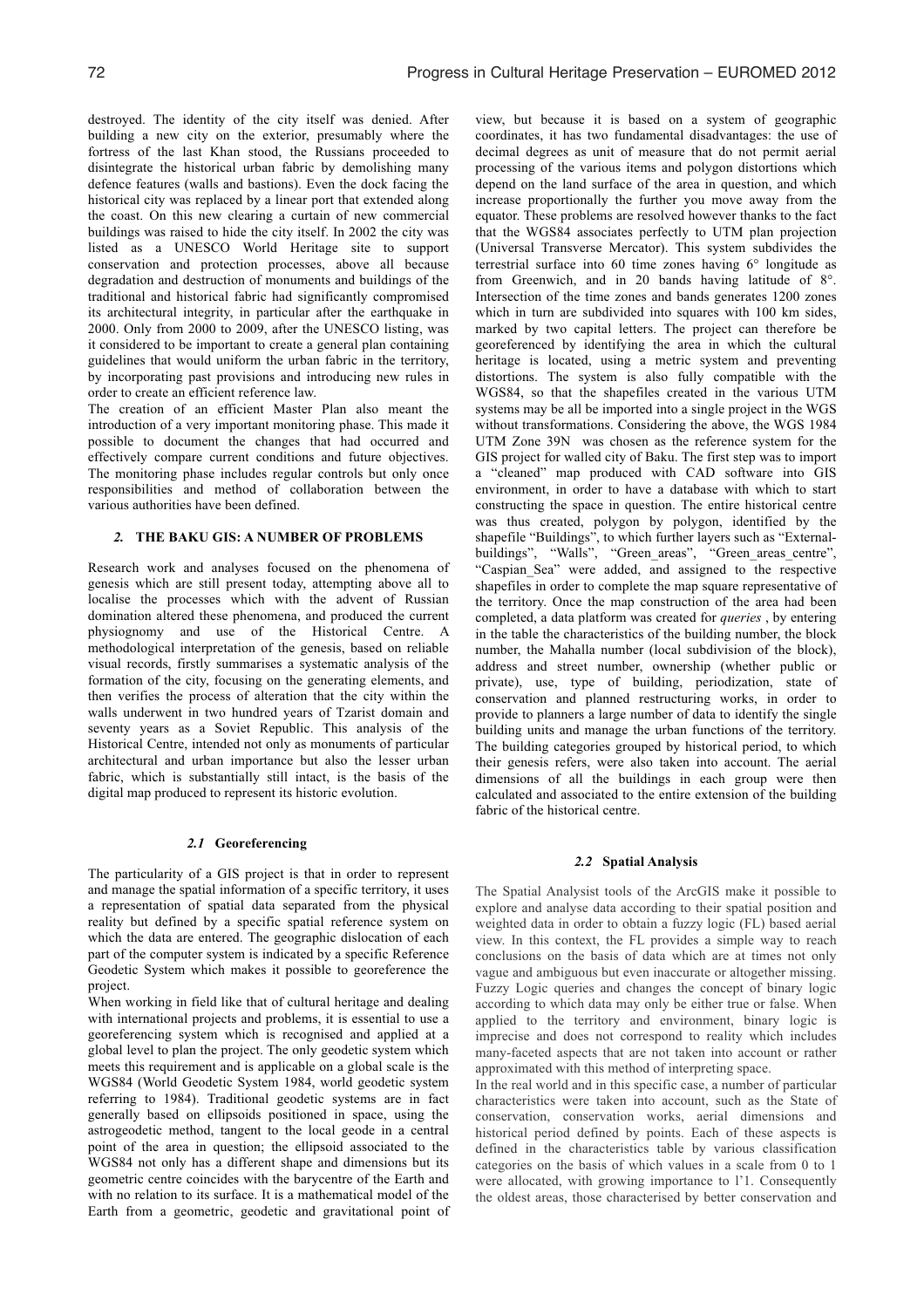## GIS AND 3D MODELS AS SUPPORT TO DOCUMENTATION AND PLANNING OF THE  $\qquad \qquad$  73 BAKU HISTORICAL CENTRE (REPUBLIC OF AZERBAIJAN)

key buildings having an important function in the city are graded as 1, scaling down to zero as importance decreases. These parameters may reciprocally impact each other according to proximity of the points and interactions between the various characteristics that may be evaluated using the extension Spatial Analyst di Arcgis of ESRI. This tool makes it possible to process interpolations thanks to which the intermediate values of a function may be estimated according to geographic proximity logics. Arcgis has various moving-average interpolators: IDW, Spline, Kriging and Natural Neighbour. These systems are used to calculate the values of areas when data are not available for the variable described with algorithms that calculate the average of points in proximity of each cell, inversely weighted with respect to the distance, also taking into account in some cases the autocorrelation of the points measured. In other words, the values of the grid cells do not only depend on the value of the known points but also on their spatial layout. In this way each point is not simply evaluated as a unit in itself but the interaction of the environment on the same may also be evaluated. Significant interpolation is obtained from the real representation of the influence that urban mosaics share. This was the reason to identify this complexity, which according to the data entered, reprocesses a new and different concept that does not simply reflect what has already been observed.

The comparison algorithm is based on the concept of Natural Neighbours and Voronoi polygons. The Voronoi diagram is a special decomposition of metric space determined by the distance to a specified family of objects (subsets) in the space (for example a finite set of points as in the case of the points described in this project).

In the simplest and most common case of the plane, given a finite set of points S, the Voronoi diagram for S is the partitioning of the plane that associates a region  $V(p)$  to each point P belonging to S in such a way that all the points of  $V(p)$ are closer to p than to any other point in S.

The natural neighbours spatial interpolation method was developed by Robin Sibson [1] based on the Voronoi diagram of a discrete set of points distributed on the Euclidean space. This algorithm does not arbitrarily define the surface and also offers the following advantages: it respects experimental data without filtering the same and the resulting surface is regular The same and the resulting surface is regular<br>
(continuous and to the first derivative, derivable anywhere other<br>
than on the data observed), thus approximating the phenomenon<br>
interpreting as "faithfully" as possible.<br>
T than on the data observed), thus approximating the phenomenon interpreting as "faithfully" as possible. For and the resulting<br>the first derivative, derives<br>served), thus approximate thing a possible.<br>bi-dimensional space is the *G*(*x*, *y*) =  $\sum_{i=1}^{n} w_i f(x_i, y_i)$ 

The equation in a bi-dimensional space is the following:

$$
G(x, y) = \sum_{i=1}^{n} w_i f(x_i, y_i)
$$

Where

 $(x_i, y_i)$ 

 $G(x, y)$  is the estimate to the position  $(x, y)$ *wi* are the weights  $f(x_i, y_i)$  are the known data for the pair of coordinates

This method proposes a measure to calculate the weights and select the neighbours to interpolate. It also uses the Voronoi diagram to calculate the weight associated to each point.

Given the Voronoi diagram for a distribution of the points in space and given a regular interpolation grid consisting of a finite number of points that we will call  $p_i$ , the method considers the Voronoi diagram to calculate the weight  $w_i$  of the node of grid  $p_i$ as shown by the drawing



Figure : Interpolation of natural neighbours, calculation of the weight

The weight is calculated according to the area given by intersection of P with the existing polygons, so that a larger area corresponds to a higher weight. Thanks to the weighted subdivision of the space studied in adjacent areas, the Voronoi diagram makes it possible to study the spatial distribution and continuity of the phenomenon. Areas with a higher number of points and where the phenomenon is more uniform, may therefore be identified by appropriate teeming.



Figure 2: Processing of the area by Voronoi Diagram

Interpolation on the other hand "flattens" the data on a regular grid, representing the phenomenon in the form closest to real life. Natural neighbour interpolation may be used to highlight continuous structures in the space.

In this project, the Voronoi diagram was generated with the "Create Thiessen Polygons (Analysis)" function while natural neighbour interpolation was calculated with the function "Natural Neighbours" in the "Spatial Analyst" Toolbox.

The rasters obtained were displayed according to a signal scale with 3600 colour shades ranging from green (low values) to red (high values) through yellow (medium values), based on fuzzy logic. The different rasters were then overlaid using the Overlay tool in Spatial Analyst Tools, called "Fuzzy Overlay". The function "AND" was then used to join the rasters defined by "stretched" symbology to create a new single raster.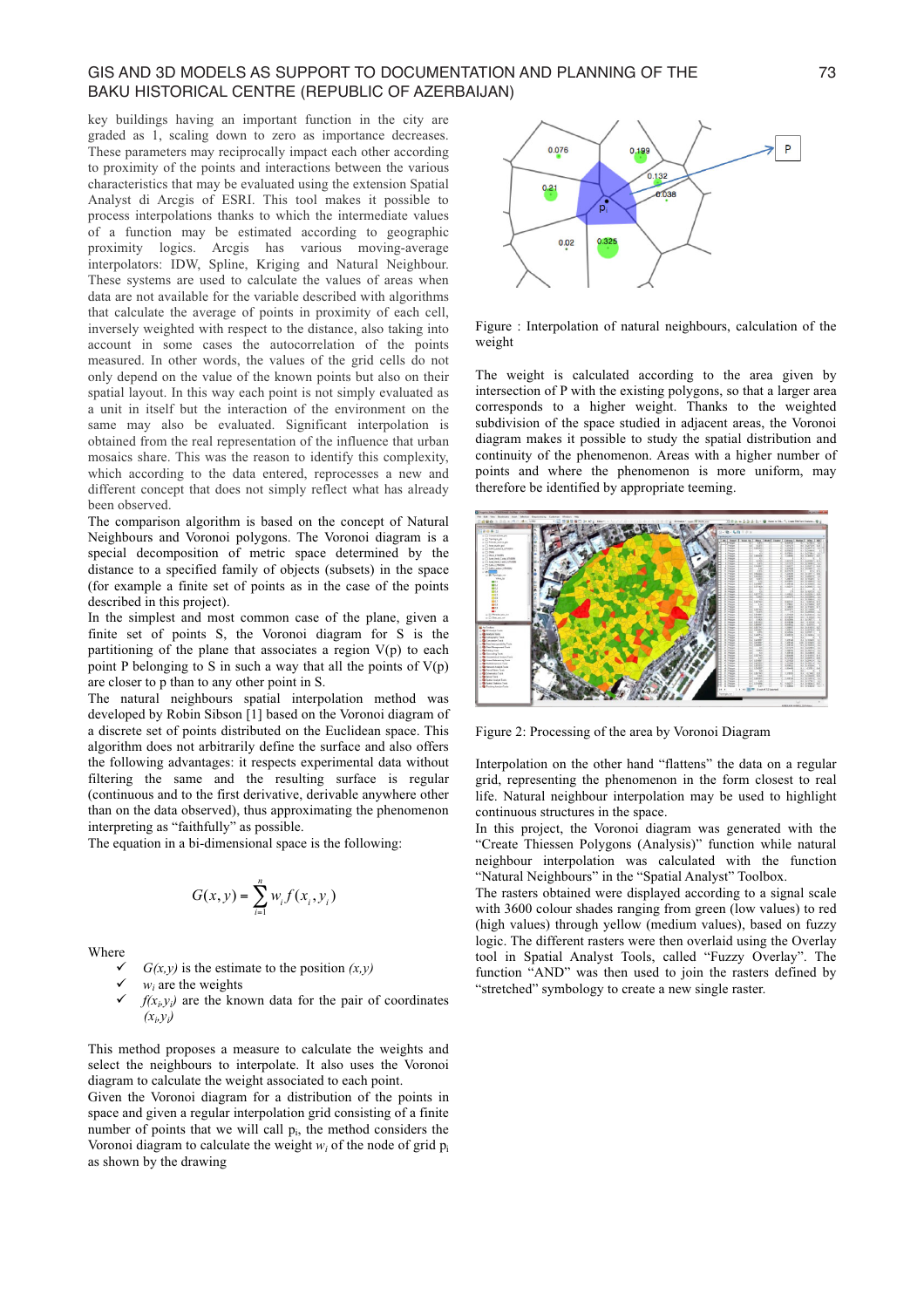

Figure 3: Different rasters obtained by "Natural Neighbour" interpolation which were then summed according to overlay logics between fuzzy rasters

This above shows that the most interesting section in terms of conservation is that in the North, East and South where connectivity is high so that minor interventions would easily improve the architectural value as a whole, while more significant interventions would be necessary in the central and western areas which are smaller and more detached from each other. This type of visualisation complies perfectly with FL since the territory is not visualised by discrete entities but as a continuous territorial fabric, gradually passing from a lower to a higher value. This undoubtedly innovative and on the whole analytic methodology quite obviously does have some limits, the most significant of which involves the edges of the interpolation area. In proximity of the outlines, there is an objective limit in terms of calculating the reciprocal influence between different points, in that the points on the outer edge of the area cannot interact with the territory beyond this and even if contiguous with the same, cannot in any way affect the final result. Interpolation in fact "invents" points on the edge. To remove these, a clip polygon must be created, which limits processing to the perimeter of the points provided: the operation was carried out by extracting the perimeter of the data available (grid complete with valid grid nodes) and clipping with ArcToolBox/Spatial Analyst/Extraction/Extract by Mask.

## *3.* **MODEL OF THE HISTORICAL CITY**

A 3D model of the historical centre of Baku was then produced, not only to allow virtual navigation in real time but as additional support to planning in order to better understand the various project choices. The need to produce a model in VRML format addressed the choice of methodologies to use in modelling. Work was based on the urban structure of the city and a separation of individual areas into single objects with various levels of details; in addition to modelling activities, images to apply to the faces of the model were produced, through to completion. This format, which is a simple open text file (which is not coded and can therefore be modified with any text editor), permits entering the characteristics of the model polygons. Vertexes, edges, surface colours, textures, brightness and transparency etc. may be defined in the same. Regardless of the software tool used for modelling, the same would need to

produce objects consisting of basic units, easily convertible to this format (WRL). Low-poly modelling was also clearly necessary, in other words using the lowest possible number of polygons, in view of the numerous objects to represent at the same time. Generally speaking, all the CAD programmes which operate in a 3D space, have these characteristics. The apparently obvious of using AUTOCAD (Autodesk) was made for three main reasons:

- the fact that it is commonly used;

- the fact that the file structure may be rigidly organised, by controlling the levels (layers), colours (no more than 256) and names of the latter (and thus using specifications common to all the models);

- the fact that the software can generate an interexchange format comprehensible to the software used to allocate the textures (maps) to the surfaces of the models. Version 10.1 of Cinema 4D (Maxon) was used for this. This packet was preferred over more popular packets such as the 3DS MAX (Autodesk-Kinetix), because of its tried and tested strong points: operational stability, extreme flexibility for the management of complex objects, good compatibility in terms of importing and exporting other formats.

Organisation of the basic material suggested right from the start the possible organisation for the management of 3D data. A "minimum" element identified in the fairly chaotic urban context, which developed within a wall hemicycle in fact included the so-called "Isolated" elements. Each of these is a unique element, enclosed in itself, that may therefore be treated as a separate element in the model as a whole. Joining all the isolated elements (approximately 99) within the city walls, would have represented the building volumes as a whole of the ancient part of the city. A structure of this kind made it possible to take into account, within each "Isolated" unit, the sub-units of which the isolated unit consists, namely the Elevations (total fronts on one side of the isolated element) and the facades of the single buildings, of which the Elevations are in turn composed. The documents showed that on average each isolated element consisted of 4-5 Elevations which in turn consisted of a variable number of individual buildings, corresponding to several hundred single buildings. Some isolated elements consisted of just one building, while others consisted of dozens of different buildings. Entering the isolated elements into a single C4D file, produced an object in which the reciprocal planimetric position of each isolated element was that of the original plan. There were some instances of interference and overlapping (but only of sections of isolated elements), that were resolved by selecting and moving the vertexes in question, with respective "deformation" of the original geometry. These modifications were on the whole not extremely visible, thanks to re-adaptation of mapping to the surfaces. There movements in any case occurred in small circumscribed areas and were resolved locally, without repercussions on the general structure of the isolated elements themselves. Overlapping was mainly due to the smallness of the spaces that separated the isolated elements. In very many cases, the total width of the alley was less than a metre. The "global" file had a hierarchy of a total of 96 isolated elements, ordered in sequence (isolated elements 1, 74, 75 are missing because they were demolished), plus one object representing the walls. Right from the start, the configuration of the ground inside the walls, was founded to be extremely complex. Continuous ups and downs, above all on the fronts, indicated a very uneven morphology, with many points of discontinuity, differences in level, steps, uphill and downhill slopes, which in many cases were very steep. This led to the idea of using the "profiles" in the facades to generate surfaces locally that, when summed, would give an acceptable basic closure. Because of the way the project was structured, it would not have been possible to model the ground until all the isolated elements and relevant mapping were completed. An alternative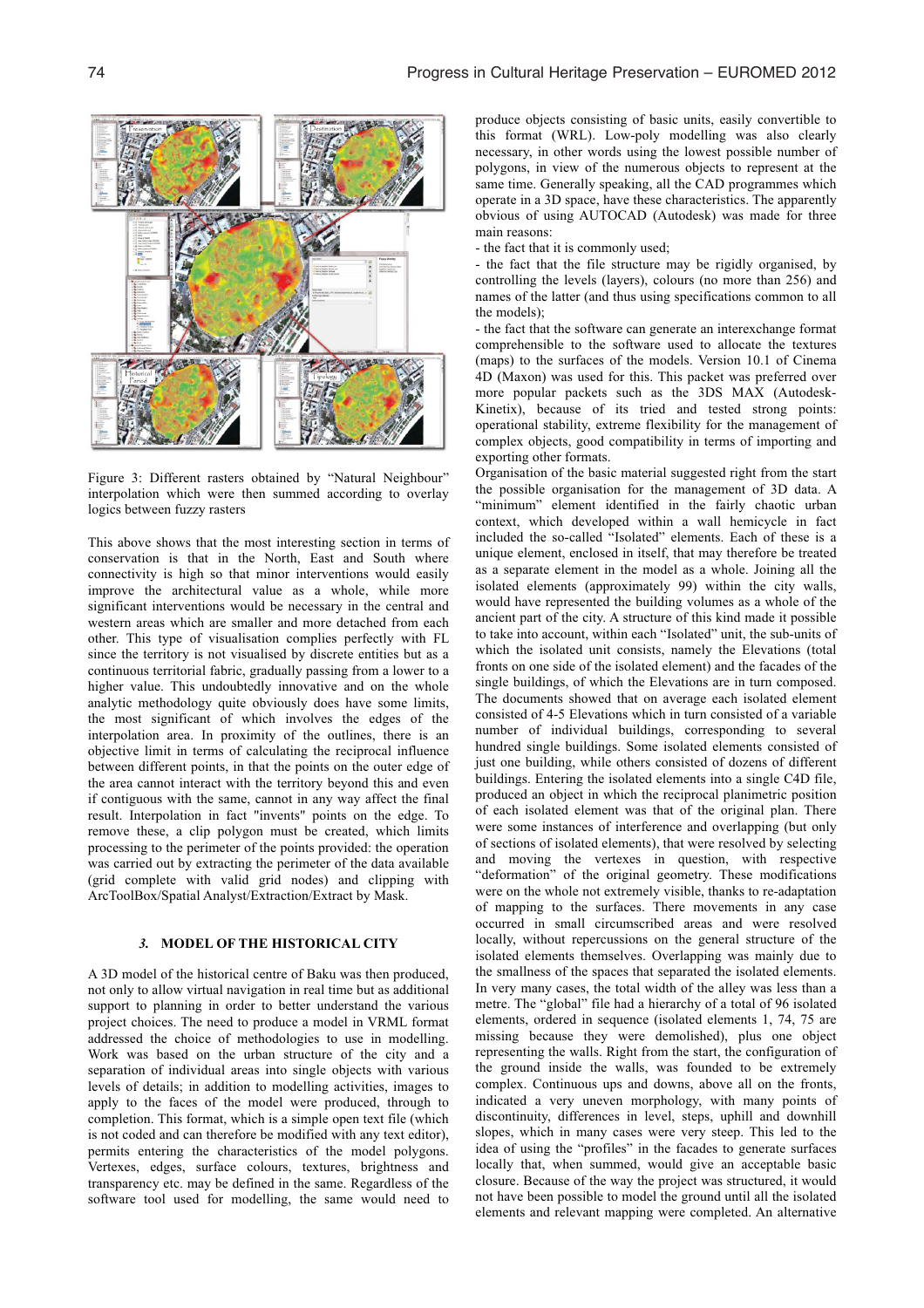## GIS AND 3D MODELS AS SUPPORT TO DOCUMENTATION AND PLANNING OF THE 75 BAKU HISTORICAL CENTRE (REPUBLIC OF AZERBAIJAN)

might have been to carry out modelling and mapping, by contrasting isolated elements, but this would in any case be difficult because of the way the work loads had been shared between the modellers, and the different times required to complete the different parts. Although the methods created to produce and control the built-up parts of the city were complex, they gave excellent results. The model of the isolated elements is, in fact, as far as possible and given the data available, scientifically correct and easy to use. Other than in a very few cases, which were in any case resolved fairly easily, there were no particular cases entailing survey or modelling errors, that precluded the closure or resolution of the single isolated-units. The altimetric aspects and resolution of the basic ground were a different matter. These aspects in fact caused the most critical problems. In the case of Baku, it will be shown that the new three-dimensional processing carried out in different 3D environments, may be an efficient representation of the urban fabric, which may generate new knowledge and studies in the field of urban sciences.

The new potential of digital representation of urban spaces is radically changing the way the city is studied and analysed. Many studies have attempted to explore the possibilities of 3D representation of the city, even in terms of defining new forms of analysis and interpretation, through the perceptive interaction this modelling permits. 3D models make it possible to represent the physical structure of the city, which may in turn be analysed, in order to define how a residential or cultural urban function characterises a specific context and relationships with other activities, thus representing an efficient possibility of investigation and documentation developed thanks to the new three-dimensional representations of urban space. It is important to note that over and above its theatrical effects, threedimensional modelling is extremely useful to analyse aspects that may also easily be represented in 2D, but which provide better data through graphs, showing the actual conditions. The main characteristic of these models is that they contain a wealth of different kinds of data from different origins. The data sheets that complete the detailed conservation Master Plan, aim at defining a new field of analysis and interpretation of the historical city and would seem to be a valid support to decisions in the different government areas of urban transformations, in terms of recovering and protecting the ancient fabric of Baku.



Figure 3: The "global" file presented a hierarchy of 96 blocks altogether, ordered sequentially plus an object making up the town walls.



Figure 4: Inside, each block presented the hierarchy described and finishing the model and each could be managed independently from the other.



Figure 5: 3D Model of the Historical City



Figure 6: Detail of 3D Model of the Historical City